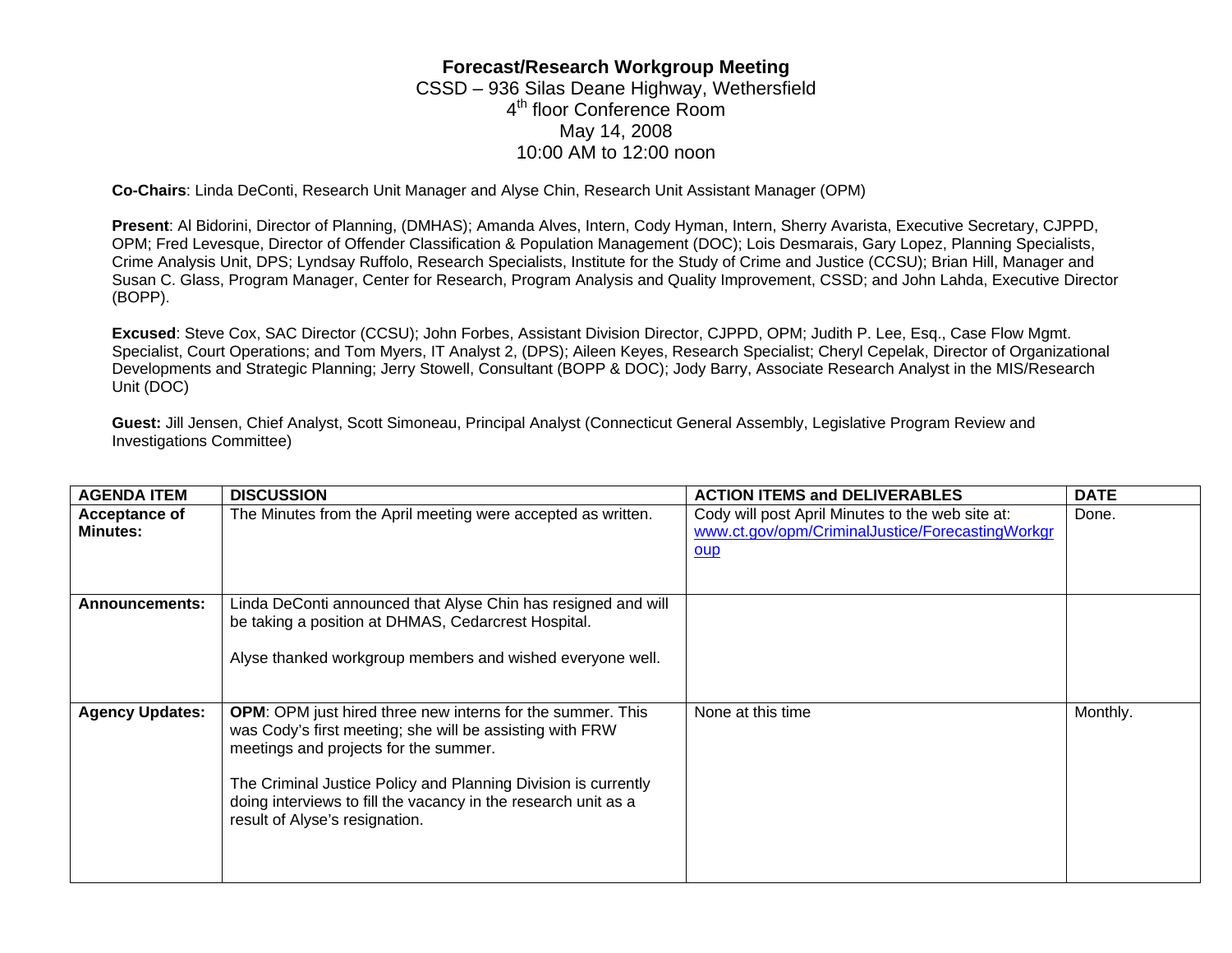| <b>AGENDA ITEM</b>    | <b>DISCUSSION</b>                                                                                                                             | <b>ACTION ITEMS and DELIVERABLES</b> | <b>DATE</b> |
|-----------------------|-----------------------------------------------------------------------------------------------------------------------------------------------|--------------------------------------|-------------|
| <b>Agency Updates</b> | <b>BOPP:</b> John Lahda discussed the following:                                                                                              |                                      |             |
| <b>Continued:</b>     |                                                                                                                                               |                                      |             |
|                       | By May 21 <sup>st</sup> BOPP would like to work with Judicial to go ahead<br>with parole hearings. They are currently backlogged in reviewing |                                      |             |
|                       | all the documentation necessary for parole reviews. Victims have                                                                              |                                      |             |
|                       | to be contacted. The Office of the Victim Advocate is trying to hire                                                                          |                                      |             |
|                       | one person before the state hiring freeze. BOPP also has budget                                                                               |                                      |             |
|                       | concerns about hiring new clerical employees.                                                                                                 |                                      |             |
|                       |                                                                                                                                               |                                      |             |
|                       | Effective July 1, 2008 per Public Act 08-01 there will be no more<br>administrative review hearings for parole, which will probably slow      |                                      |             |
|                       | down the parole granting process even more.                                                                                                   |                                      |             |
|                       |                                                                                                                                               |                                      |             |
|                       | In March and April of 2008, 59 of 110 cases were approved by the                                                                              |                                      |             |
|                       | transfer parole. They would like for people to finish at the halfway<br>house before going on parole.                                         |                                      |             |
|                       |                                                                                                                                               |                                      |             |
|                       | BOPP is currently working to streamline the training process for                                                                              |                                      |             |
|                       | the full panel board members. John Lahda requested that he bring                                                                              |                                      |             |
|                       | new parole board members to next month's meeting as part of                                                                                   |                                      |             |
|                       | their orientation and training.                                                                                                               |                                      |             |
|                       | <b>CSSD:</b> Program Evaluations continue for all adult services pilots                                                                       |                                      |             |
|                       | (Women Offender Case Management, PTP, TVU, IPST, Mental                                                                                       |                                      |             |
|                       | Health Caseloads).                                                                                                                            |                                      |             |
|                       | Research Staff are working with Adult Services to develop a                                                                                   |                                      |             |
|                       | "dashboard" performance indicator reports. The reports will                                                                                   |                                      |             |
|                       | provide valuable information for executive management and                                                                                     |                                      |             |
|                       | supervisors.                                                                                                                                  |                                      |             |
|                       | The Connecticut Center for Effective Practice is hosting a                                                                                    |                                      |             |
|                       | presentation on their research findings of the implementation and                                                                             |                                      |             |
|                       | outcomes of Multi-System Therapy (MST) in CT. It will be held on                                                                              |                                      |             |
|                       | WEDNESDAY, MAY 28, 2008, 9:30 a.m. - 11:30 a.m., State                                                                                        |                                      |             |
|                       | Capitol - Room 310.                                                                                                                           |                                      |             |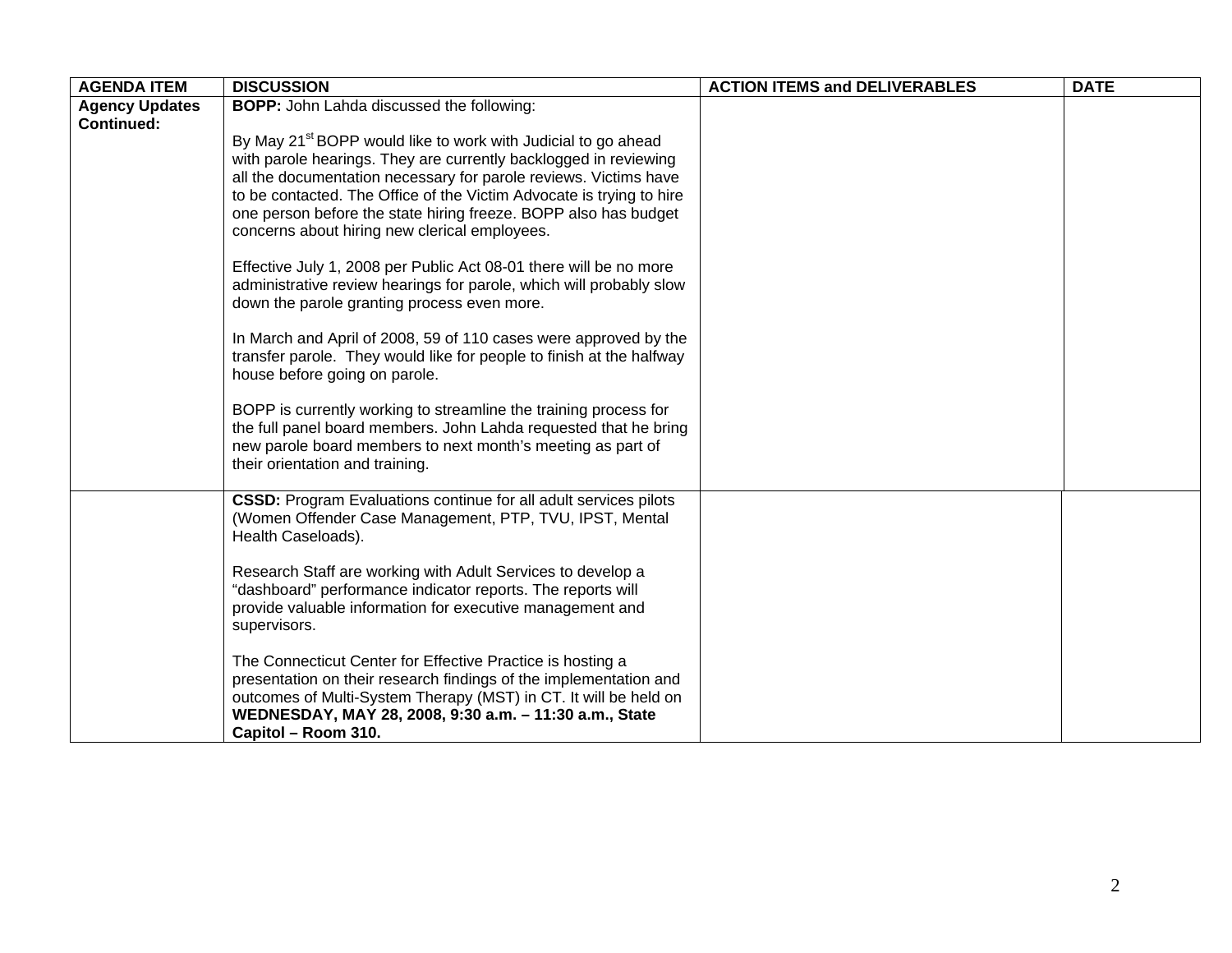| <b>AGENDA ITEM</b>    | <b>DISCUSSION</b>                                                                                                                     | <b>ACTION ITEMS and DELIVERABLES</b> | <b>DATE</b> |
|-----------------------|---------------------------------------------------------------------------------------------------------------------------------------|--------------------------------------|-------------|
| <b>Agency Updates</b> | DPS: Problems with the CT State Police (CSP) data are                                                                                 |                                      |             |
| <b>Continued:</b>     | preventing DPS from getting all of the Crime in CT (CIC) annual                                                                       |                                      |             |
|                       | reports out, including the backlogged 2005 and 2006 CIC reports.<br>There are thousands of CSP arrests that were not entered into the |                                      |             |
|                       | Nexgen NIBRS arrest module, and hence, the NIBRS data that                                                                            |                                      |             |
|                       | feed the CIC report are incomplete. The arrests are in the CSP                                                                        |                                      |             |
|                       | Law Enforcement Administration System, so the courts have what                                                                        |                                      |             |
|                       | they need to conduct business. Crimes Analysis is seeking                                                                             |                                      |             |
|                       | direction from upper management, as it is a very labor intensive<br>project to enter all of the missing arrests.                      |                                      |             |
|                       |                                                                                                                                       |                                      |             |
|                       | DPS recently reorganized such that the Computer Aided                                                                                 |                                      |             |
|                       | Dispatch/Records Management System (CAD/RMS) unit is no                                                                               |                                      |             |
|                       | longer part of the same bureau as the Crimes Analysis unit. The                                                                       |                                      |             |
|                       | CSP data are housed in the CAD/RMS unit. In addition, the<br>Computer Services unit will begin a statewide desktop encryption         |                                      |             |
|                       | project soon that could last from six to eight months, thereby                                                                        |                                      |             |
|                       | further depleting the already minimal IT support available to the                                                                     |                                      |             |
|                       | Crimes Analysis unit.                                                                                                                 |                                      |             |
|                       | Four towns did not meet the 2007 deadline for the federal Crime in                                                                    |                                      |             |
|                       | the US publication: Plymouth (data through October, 2007),                                                                            |                                      |             |
|                       | Thomaston (data through June, 2007), New London (data through                                                                         |                                      |             |
|                       | June, 2007), and New Haven (data through May, 2006). Most of                                                                          |                                      |             |
|                       | the UCR (Summary) agencies and approximately 65% of the<br>NIBRS agencies have submitted data for the first quarter of 2008.          |                                      |             |
|                       |                                                                                                                                       |                                      |             |
|                       | All three 2006 Family Violence (FV) reports have been completed                                                                       |                                      |             |
|                       | and are being proofed before they are posted to the website.                                                                          |                                      |             |
|                       | Crimes Analysis requires IT support to put their reports on the<br>DPS website because the reports are dynamically generated from     |                                      |             |
|                       | a database via the .net code.                                                                                                         |                                      |             |
|                       |                                                                                                                                       |                                      |             |
|                       | DPS participated in a conference call on April 25 <sup>th</sup> with Motorola,                                                        |                                      |             |
|                       | the vendor for the CT NIBRS repository. Motorola has not yet<br>resolved the discrepancies in the translated arrest results.          |                                      |             |
|                       |                                                                                                                                       |                                      |             |
|                       | The FBI conducted an audit in CT from March 18, 2008 through                                                                          |                                      |             |
|                       | March 20, 2008. Nine agencies were visited: Branford, Cromwell,                                                                       |                                      |             |
|                       | CSP, East Windsor, Norwalk, Old Saybrook, Stamford, Stratford,<br>and Wethersfield. The report has not yet been sent by the FBI,      |                                      |             |
|                       | but the FBI did uncover many of the missing arrests for the CSP                                                                       |                                      |             |
|                       | account.                                                                                                                              |                                      |             |
|                       |                                                                                                                                       |                                      |             |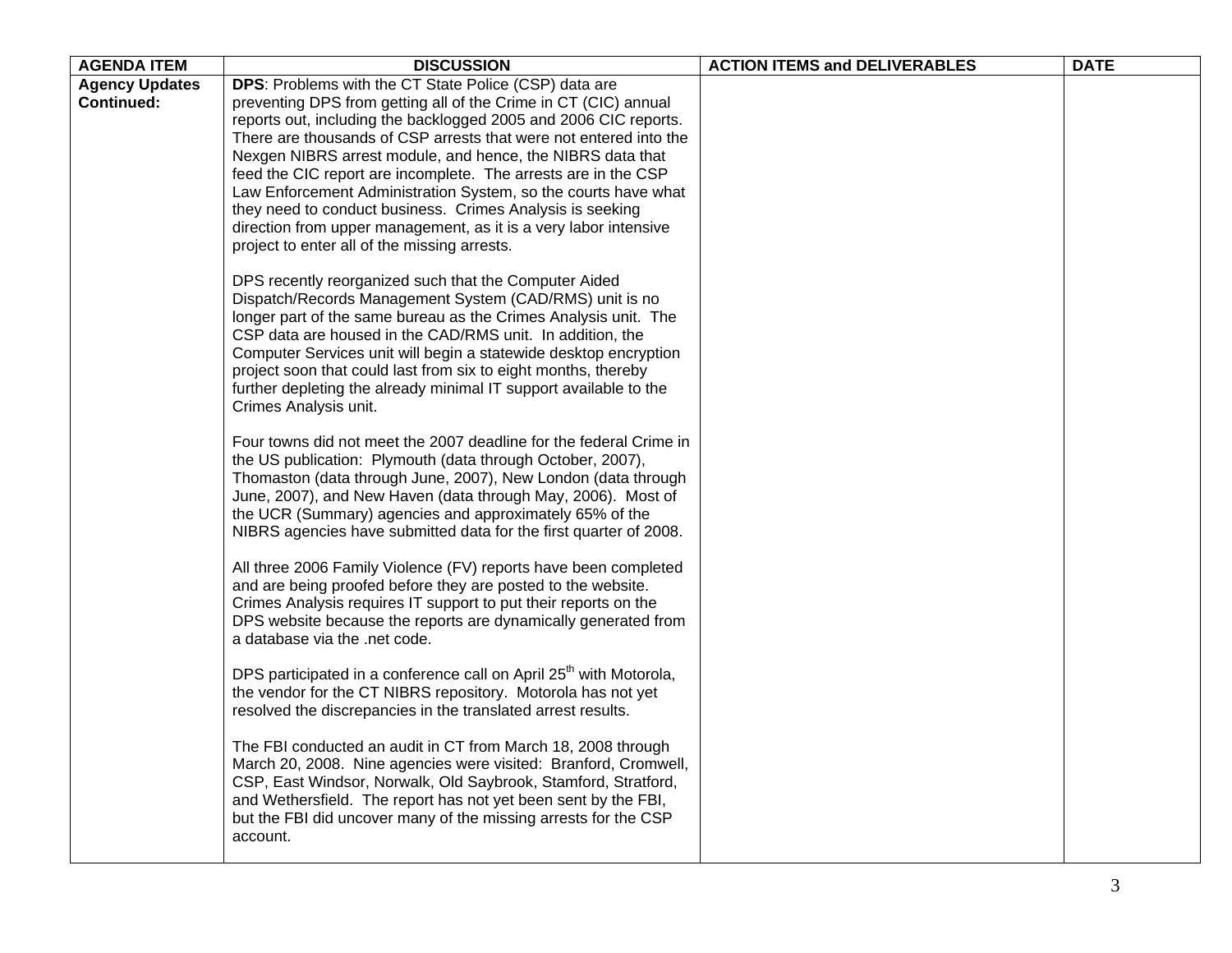| <b>DOC:</b> Fred Levesque reported that the DOC facility numbers are<br><b>Agency Updates</b><br><b>Continued:</b><br>showing a slight decrease, down 365 from an all time high in<br>February 2008 to 19,529 on April 1, 2008. Pretrial numbers are<br>down 11, but remain fairly consistent. The number of sentenced<br>offenders is down 180 and transitional supervision is up by 71.<br>The new technical violation unit is almost at capacity (100). It is a<br>specialized program with a minimum of two months stay for those<br>with 6 months remaining on their sentence.<br>With the recent decrease in census, DOC has been able to close<br>overflow areas in Cheshire and Osborn.<br>The gang program has seen an increase in capacity. The 94 bed<br>unit at Corrigan is at capacity and they intend to open another unit.<br>DOC is working to redefine assessment instruments to better<br>determine offender risks and needs. DOC has established an<br>Offender Accountability Plan for inmate at high risk of re-offending.<br>CCSU: Lyndsay Ruffolo reported that plans to stay with the 2004<br>data set used for the 2008 Recidivism Study to determine how<br>these offenders did for the three years after their release.<br>The 2008 CTSAC grant administered by OPM Research Unit was<br>finalized and submitted for approval by Bureau of Justice Statistics<br>(BJS). In addition, a Memorandum of Understanding (MOU) has<br>been finalized between OPM and the CTSAC to collaborate on<br>several projects, for example: develop an input/output model to<br>assist with prison population forecasting, conduct evaluation/ | <b>AGENDA ITEM</b> | <b>DISCUSSION</b>                                        | <b>ACTION ITEMS and DELIVERABLES</b> | <b>DATE</b> |
|------------------------------------------------------------------------------------------------------------------------------------------------------------------------------------------------------------------------------------------------------------------------------------------------------------------------------------------------------------------------------------------------------------------------------------------------------------------------------------------------------------------------------------------------------------------------------------------------------------------------------------------------------------------------------------------------------------------------------------------------------------------------------------------------------------------------------------------------------------------------------------------------------------------------------------------------------------------------------------------------------------------------------------------------------------------------------------------------------------------------------------------------------------------------------------------------------------------------------------------------------------------------------------------------------------------------------------------------------------------------------------------------------------------------------------------------------------------------------------------------------------------------------------------------------------------------------------------------------------------------------------------------------------|--------------------|----------------------------------------------------------|--------------------------------------|-------------|
|                                                                                                                                                                                                                                                                                                                                                                                                                                                                                                                                                                                                                                                                                                                                                                                                                                                                                                                                                                                                                                                                                                                                                                                                                                                                                                                                                                                                                                                                                                                                                                                                                                                            |                    |                                                          |                                      |             |
|                                                                                                                                                                                                                                                                                                                                                                                                                                                                                                                                                                                                                                                                                                                                                                                                                                                                                                                                                                                                                                                                                                                                                                                                                                                                                                                                                                                                                                                                                                                                                                                                                                                            |                    |                                                          |                                      |             |
|                                                                                                                                                                                                                                                                                                                                                                                                                                                                                                                                                                                                                                                                                                                                                                                                                                                                                                                                                                                                                                                                                                                                                                                                                                                                                                                                                                                                                                                                                                                                                                                                                                                            |                    |                                                          |                                      |             |
|                                                                                                                                                                                                                                                                                                                                                                                                                                                                                                                                                                                                                                                                                                                                                                                                                                                                                                                                                                                                                                                                                                                                                                                                                                                                                                                                                                                                                                                                                                                                                                                                                                                            |                    |                                                          |                                      |             |
|                                                                                                                                                                                                                                                                                                                                                                                                                                                                                                                                                                                                                                                                                                                                                                                                                                                                                                                                                                                                                                                                                                                                                                                                                                                                                                                                                                                                                                                                                                                                                                                                                                                            |                    |                                                          |                                      |             |
|                                                                                                                                                                                                                                                                                                                                                                                                                                                                                                                                                                                                                                                                                                                                                                                                                                                                                                                                                                                                                                                                                                                                                                                                                                                                                                                                                                                                                                                                                                                                                                                                                                                            |                    |                                                          |                                      |             |
|                                                                                                                                                                                                                                                                                                                                                                                                                                                                                                                                                                                                                                                                                                                                                                                                                                                                                                                                                                                                                                                                                                                                                                                                                                                                                                                                                                                                                                                                                                                                                                                                                                                            |                    |                                                          |                                      |             |
|                                                                                                                                                                                                                                                                                                                                                                                                                                                                                                                                                                                                                                                                                                                                                                                                                                                                                                                                                                                                                                                                                                                                                                                                                                                                                                                                                                                                                                                                                                                                                                                                                                                            |                    |                                                          |                                      |             |
|                                                                                                                                                                                                                                                                                                                                                                                                                                                                                                                                                                                                                                                                                                                                                                                                                                                                                                                                                                                                                                                                                                                                                                                                                                                                                                                                                                                                                                                                                                                                                                                                                                                            |                    |                                                          |                                      |             |
|                                                                                                                                                                                                                                                                                                                                                                                                                                                                                                                                                                                                                                                                                                                                                                                                                                                                                                                                                                                                                                                                                                                                                                                                                                                                                                                                                                                                                                                                                                                                                                                                                                                            |                    |                                                          |                                      |             |
|                                                                                                                                                                                                                                                                                                                                                                                                                                                                                                                                                                                                                                                                                                                                                                                                                                                                                                                                                                                                                                                                                                                                                                                                                                                                                                                                                                                                                                                                                                                                                                                                                                                            |                    |                                                          |                                      |             |
|                                                                                                                                                                                                                                                                                                                                                                                                                                                                                                                                                                                                                                                                                                                                                                                                                                                                                                                                                                                                                                                                                                                                                                                                                                                                                                                                                                                                                                                                                                                                                                                                                                                            |                    |                                                          |                                      |             |
|                                                                                                                                                                                                                                                                                                                                                                                                                                                                                                                                                                                                                                                                                                                                                                                                                                                                                                                                                                                                                                                                                                                                                                                                                                                                                                                                                                                                                                                                                                                                                                                                                                                            |                    |                                                          |                                      |             |
|                                                                                                                                                                                                                                                                                                                                                                                                                                                                                                                                                                                                                                                                                                                                                                                                                                                                                                                                                                                                                                                                                                                                                                                                                                                                                                                                                                                                                                                                                                                                                                                                                                                            |                    |                                                          |                                      |             |
|                                                                                                                                                                                                                                                                                                                                                                                                                                                                                                                                                                                                                                                                                                                                                                                                                                                                                                                                                                                                                                                                                                                                                                                                                                                                                                                                                                                                                                                                                                                                                                                                                                                            |                    |                                                          |                                      |             |
|                                                                                                                                                                                                                                                                                                                                                                                                                                                                                                                                                                                                                                                                                                                                                                                                                                                                                                                                                                                                                                                                                                                                                                                                                                                                                                                                                                                                                                                                                                                                                                                                                                                            |                    |                                                          |                                      |             |
|                                                                                                                                                                                                                                                                                                                                                                                                                                                                                                                                                                                                                                                                                                                                                                                                                                                                                                                                                                                                                                                                                                                                                                                                                                                                                                                                                                                                                                                                                                                                                                                                                                                            |                    |                                                          |                                      |             |
|                                                                                                                                                                                                                                                                                                                                                                                                                                                                                                                                                                                                                                                                                                                                                                                                                                                                                                                                                                                                                                                                                                                                                                                                                                                                                                                                                                                                                                                                                                                                                                                                                                                            |                    |                                                          |                                      |             |
|                                                                                                                                                                                                                                                                                                                                                                                                                                                                                                                                                                                                                                                                                                                                                                                                                                                                                                                                                                                                                                                                                                                                                                                                                                                                                                                                                                                                                                                                                                                                                                                                                                                            |                    |                                                          |                                      |             |
|                                                                                                                                                                                                                                                                                                                                                                                                                                                                                                                                                                                                                                                                                                                                                                                                                                                                                                                                                                                                                                                                                                                                                                                                                                                                                                                                                                                                                                                                                                                                                                                                                                                            |                    |                                                          |                                      |             |
|                                                                                                                                                                                                                                                                                                                                                                                                                                                                                                                                                                                                                                                                                                                                                                                                                                                                                                                                                                                                                                                                                                                                                                                                                                                                                                                                                                                                                                                                                                                                                                                                                                                            |                    |                                                          |                                      |             |
|                                                                                                                                                                                                                                                                                                                                                                                                                                                                                                                                                                                                                                                                                                                                                                                                                                                                                                                                                                                                                                                                                                                                                                                                                                                                                                                                                                                                                                                                                                                                                                                                                                                            |                    |                                                          |                                      |             |
|                                                                                                                                                                                                                                                                                                                                                                                                                                                                                                                                                                                                                                                                                                                                                                                                                                                                                                                                                                                                                                                                                                                                                                                                                                                                                                                                                                                                                                                                                                                                                                                                                                                            |                    |                                                          |                                      |             |
|                                                                                                                                                                                                                                                                                                                                                                                                                                                                                                                                                                                                                                                                                                                                                                                                                                                                                                                                                                                                                                                                                                                                                                                                                                                                                                                                                                                                                                                                                                                                                                                                                                                            |                    |                                                          |                                      |             |
|                                                                                                                                                                                                                                                                                                                                                                                                                                                                                                                                                                                                                                                                                                                                                                                                                                                                                                                                                                                                                                                                                                                                                                                                                                                                                                                                                                                                                                                                                                                                                                                                                                                            |                    |                                                          |                                      |             |
|                                                                                                                                                                                                                                                                                                                                                                                                                                                                                                                                                                                                                                                                                                                                                                                                                                                                                                                                                                                                                                                                                                                                                                                                                                                                                                                                                                                                                                                                                                                                                                                                                                                            |                    |                                                          |                                      |             |
|                                                                                                                                                                                                                                                                                                                                                                                                                                                                                                                                                                                                                                                                                                                                                                                                                                                                                                                                                                                                                                                                                                                                                                                                                                                                                                                                                                                                                                                                                                                                                                                                                                                            |                    |                                                          |                                      |             |
|                                                                                                                                                                                                                                                                                                                                                                                                                                                                                                                                                                                                                                                                                                                                                                                                                                                                                                                                                                                                                                                                                                                                                                                                                                                                                                                                                                                                                                                                                                                                                                                                                                                            |                    | outcome studies, and develop a compendium of Connecticut |                                      |             |
| Criminal Justice Publications and Research Studies. As part of this                                                                                                                                                                                                                                                                                                                                                                                                                                                                                                                                                                                                                                                                                                                                                                                                                                                                                                                                                                                                                                                                                                                                                                                                                                                                                                                                                                                                                                                                                                                                                                                        |                    |                                                          |                                      |             |
| MOU, there are plans to put a criminal justice research database                                                                                                                                                                                                                                                                                                                                                                                                                                                                                                                                                                                                                                                                                                                                                                                                                                                                                                                                                                                                                                                                                                                                                                                                                                                                                                                                                                                                                                                                                                                                                                                           |                    |                                                          |                                      |             |
| on the OPM website starting this summer.                                                                                                                                                                                                                                                                                                                                                                                                                                                                                                                                                                                                                                                                                                                                                                                                                                                                                                                                                                                                                                                                                                                                                                                                                                                                                                                                                                                                                                                                                                                                                                                                                   |                    |                                                          |                                      |             |
|                                                                                                                                                                                                                                                                                                                                                                                                                                                                                                                                                                                                                                                                                                                                                                                                                                                                                                                                                                                                                                                                                                                                                                                                                                                                                                                                                                                                                                                                                                                                                                                                                                                            |                    |                                                          |                                      |             |
| Also four more recidivism studies are planned that will focus on                                                                                                                                                                                                                                                                                                                                                                                                                                                                                                                                                                                                                                                                                                                                                                                                                                                                                                                                                                                                                                                                                                                                                                                                                                                                                                                                                                                                                                                                                                                                                                                           |                    |                                                          |                                      |             |
| specific topics not included in the larger 2008 report. OPM and the                                                                                                                                                                                                                                                                                                                                                                                                                                                                                                                                                                                                                                                                                                                                                                                                                                                                                                                                                                                                                                                                                                                                                                                                                                                                                                                                                                                                                                                                                                                                                                                        |                    |                                                          |                                      |             |
| CTSAC will be examining various prison population projection                                                                                                                                                                                                                                                                                                                                                                                                                                                                                                                                                                                                                                                                                                                                                                                                                                                                                                                                                                                                                                                                                                                                                                                                                                                                                                                                                                                                                                                                                                                                                                                               |                    |                                                          |                                      |             |
| models in order to enhance prison projections in the 2009 report.<br>The current the straight line model has limited our ability to                                                                                                                                                                                                                                                                                                                                                                                                                                                                                                                                                                                                                                                                                                                                                                                                                                                                                                                                                                                                                                                                                                                                                                                                                                                                                                                                                                                                                                                                                                                        |                    |                                                          |                                      |             |
| incorporate the recent spike in the prison population following the                                                                                                                                                                                                                                                                                                                                                                                                                                                                                                                                                                                                                                                                                                                                                                                                                                                                                                                                                                                                                                                                                                                                                                                                                                                                                                                                                                                                                                                                                                                                                                                        |                    |                                                          |                                      |             |
| Cheshire tragedy. Some alternatives being reviewed include the                                                                                                                                                                                                                                                                                                                                                                                                                                                                                                                                                                                                                                                                                                                                                                                                                                                                                                                                                                                                                                                                                                                                                                                                                                                                                                                                                                                                                                                                                                                                                                                             |                    |                                                          |                                      |             |
| Profit Model and an Input/output Model. The plan is to bring                                                                                                                                                                                                                                                                                                                                                                                                                                                                                                                                                                                                                                                                                                                                                                                                                                                                                                                                                                                                                                                                                                                                                                                                                                                                                                                                                                                                                                                                                                                                                                                               |                    |                                                          |                                      |             |
| examples of the models we are exploring to get workgroup                                                                                                                                                                                                                                                                                                                                                                                                                                                                                                                                                                                                                                                                                                                                                                                                                                                                                                                                                                                                                                                                                                                                                                                                                                                                                                                                                                                                                                                                                                                                                                                                   |                    |                                                          |                                      |             |
| feedback to determine what would best for Connecticut.                                                                                                                                                                                                                                                                                                                                                                                                                                                                                                                                                                                                                                                                                                                                                                                                                                                                                                                                                                                                                                                                                                                                                                                                                                                                                                                                                                                                                                                                                                                                                                                                     |                    |                                                          |                                      |             |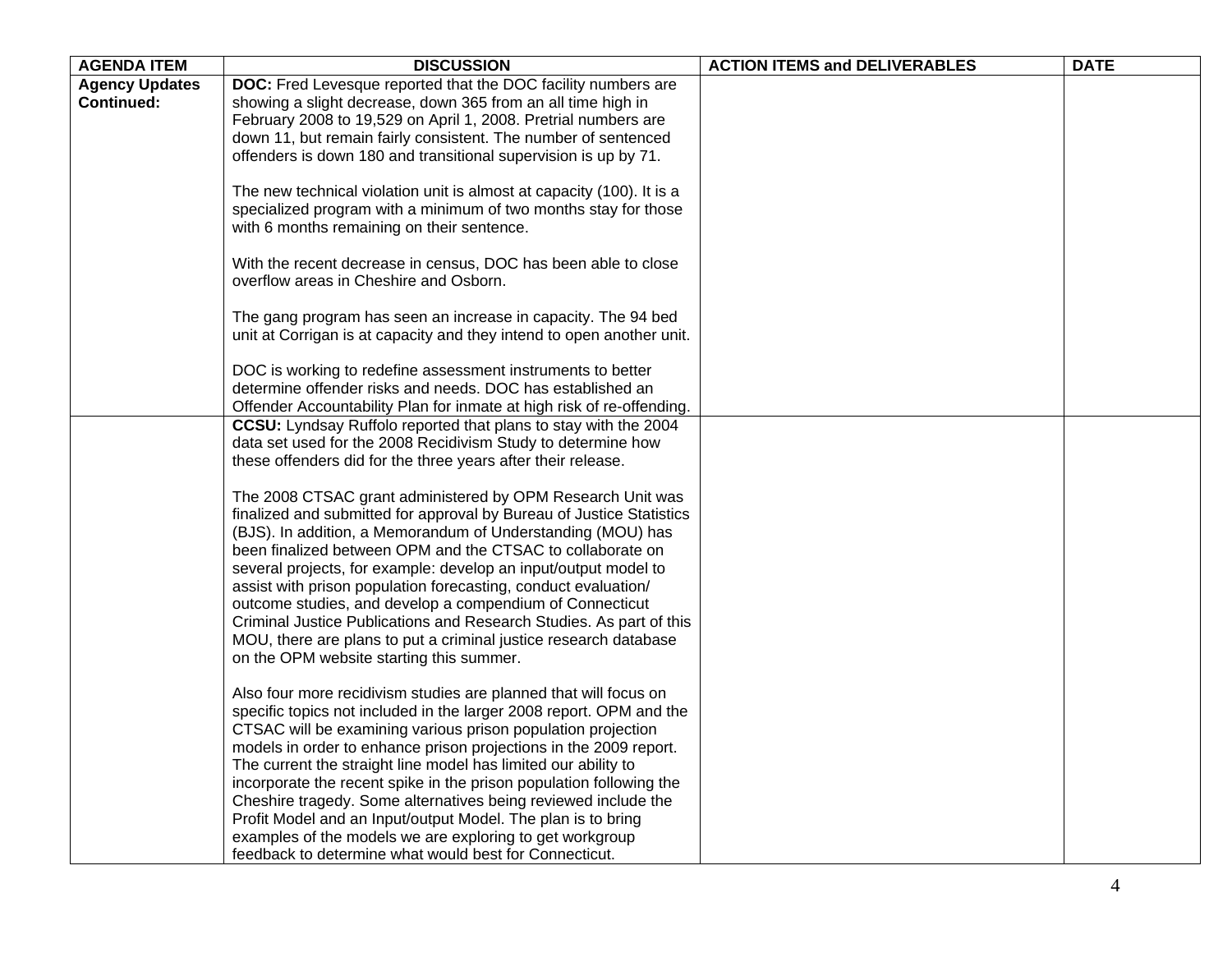| <b>AGENDA ITEM</b>                                                                          | <b>DISCUSSION</b>                                                                                                                                                                                                                                                                                                                                                                                                                                                                                                                                                                                                                                                                                                                                                                                                                                                                                                                                                                                                                                                                                                                                               | <b>ACTION ITEMS and DELIVERABLES</b>                                                                                                                                                                                                  | <b>DATE</b>             |
|---------------------------------------------------------------------------------------------|-----------------------------------------------------------------------------------------------------------------------------------------------------------------------------------------------------------------------------------------------------------------------------------------------------------------------------------------------------------------------------------------------------------------------------------------------------------------------------------------------------------------------------------------------------------------------------------------------------------------------------------------------------------------------------------------------------------------------------------------------------------------------------------------------------------------------------------------------------------------------------------------------------------------------------------------------------------------------------------------------------------------------------------------------------------------------------------------------------------------------------------------------------------------|---------------------------------------------------------------------------------------------------------------------------------------------------------------------------------------------------------------------------------------|-------------------------|
| <b>Agency Updates</b><br><b>Continued:</b>                                                  | <b>DMHAS:</b> Al Bidorini reported that he has been working with Tom<br>Myers from DPS to resolve issues with arrest records regarding<br>those in the suspense file. These data sets are part of the next<br>Biennial Report to the legislature on substance abuse services.<br>Using a PPE statistical analysis, population overlaps between two<br>or more state agency populations will be reported.<br>DHMAS is in the process of finalizing data use agreements with<br>DCF and CSSD for a data linkage study that will look at children in<br>the child welfare system and those in juvenile justice as they age<br>into the DMHAS adult system of care. Findings will be reported in<br>the 2008 Biennial Report to the legislature.<br>Al is reviewing, with Linda Frisman (DMHAS Director of<br>Research), a National Institutes of Health RFA that involves the<br>linking of administrative data sets. The intent of the RFA is to<br>promote partnerships between state agencies and researchers to<br>explore the use of administrative data sets in evaluating the impact<br>of changes in policies, practices and financing on mental services. |                                                                                                                                                                                                                                       |                         |
| <b>OPM Monthly</b><br><b>Correctional</b><br><b>Population</b><br><b>Indicators Report:</b> | Copies of the Draft May Monthly Correctional Population<br>Indicators Report were distributed.                                                                                                                                                                                                                                                                                                                                                                                                                                                                                                                                                                                                                                                                                                                                                                                                                                                                                                                                                                                                                                                                  | Please send any feedback to Alyse.<br>The May Monthly Correctional Population<br>Indicators Report will be available at:<br>www.ct.gov/opm/criminaljustice/research no later<br>than by the end of business on May 15 <sup>th</sup> . | Done.                   |
| <b>BOPP Monthly</b><br>Report:                                                              | The 3/1/08 report was distributed. OPM research unit staff drafted<br>a suggested new format. Jerry and John Lahda think the new<br>format would work for their report, but they intend to build on it.<br>They would like to shorten the report from 40 plus pages by<br>potentially splitting it into separate reports that can be posted on<br>the DOC website. They discussed dividing the current report into<br>two or more reports, for example: one for Hearings and Parole and<br>one for Field Reports. They would like to include more data on<br>violation rates and condense the report by putting more charts per<br>page. There is still work to be done on writing a glossary, counting<br>rules, and an executive summary that would include monthly<br>highlights from the report.                                                                                                                                                                                                                                                                                                                                                            | Staff from BOPP and OPM Research Unit will<br>work to determine who will continue the joint<br>project on the BOPP Monthly Report.                                                                                                    | Update next<br>meeting. |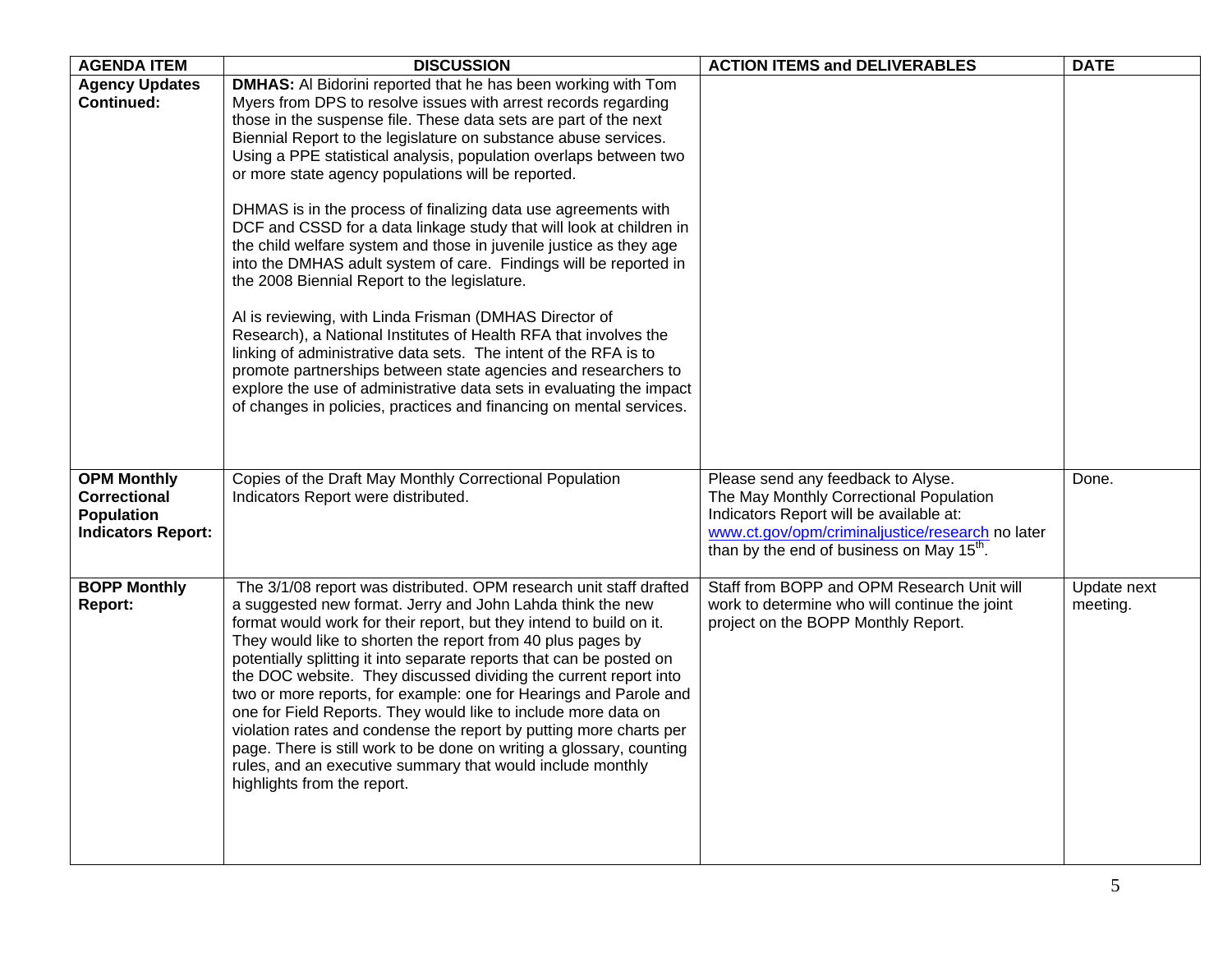| <b>AGENDA ITEM</b>      | <b>DISCUSSION</b>                                                                                   | <b>ACTION ITEMS and DELIVERABLES</b>               | <b>DATE</b> |
|-------------------------|-----------------------------------------------------------------------------------------------------|----------------------------------------------------|-------------|
| Follow-up on            | The work group thought that the CJPAC presentation was well                                         | Most of the agenda for the next meeting will be    |             |
| <b>Presentation at</b>  | received and Alyse thanked work group members for their                                             | dedicated to discussion on the recidivism study to |             |
| <b>CJPAC</b>            | feedback, which helped to improve the presentation. Jill Jensen                                     | be facilitated by Steve Cox.                       |             |
|                         | and Scott Simoneau agreed that the data was well developed and                                      |                                                    |             |
|                         | presented.                                                                                          | FRW members were asked to revue the 2008           |             |
|                         |                                                                                                     | recidivism report and bring any suggested          |             |
|                         | There are plans to do supplemental reports and there will be                                        | improvements to the next meeting.                  |             |
|                         | further discussion regarding enhancing methodology for these                                        |                                                    |             |
|                         | studies at the next meeting.                                                                        |                                                    |             |
|                         |                                                                                                     |                                                    |             |
|                         | Lois mentioned that she has recently met Dr. Michael Maltz who                                      |                                                    |             |
|                         | has experience doing recidivism studies and that he might be                                        |                                                    |             |
|                         | helpful to us as we improve the Connecticut recidivism study.                                       |                                                    |             |
|                         | His contact information is:                                                                         |                                                    |             |
|                         | Michael Maltz, Phd                                                                                  |                                                    |             |
|                         | Professor<br><b>Ohio State University</b>                                                           |                                                    |             |
|                         | Dept of Sociology                                                                                   |                                                    |             |
|                         | 147 Journalism Bldg.                                                                                |                                                    |             |
|                         | Columbus, Ohio 43210                                                                                |                                                    |             |
|                         | 614-247-6736                                                                                        |                                                    |             |
|                         | Mikem@uic.edu or maltz.4@osu.edu                                                                    |                                                    |             |
| <b>State Substance</b>  | Jill Jensen outlined the timeline/deliverables associated with the                                  | Jill and Scott have been invited to FRW meetings   | Ongoing     |
| <b>Abuse Treatment</b>  | project. Between now and August, Jill and Scott will be having                                      | to update members on the progress of the study     |             |
| <b>For Adults Study</b> | meetings, interviews, and visits to gather data for the project from                                | and to let us know how we can be helpful.          |             |
|                         | DHMAS, DOC, CSSD, BOPP. By September there will be briefings                                        |                                                    |             |
|                         | and hearings concerning the data. There will be a committee                                         | Cody will include Jill and Scott on meeting        |             |
|                         | meeting in November or December before a report is presented to                                     | reminder notices.                                  |             |
|                         | the committee by December, 2008.                                                                    |                                                    |             |
|                         |                                                                                                     |                                                    |             |
|                         | Scott Simoneau outlined the scope of the study. He noted that the                                   |                                                    |             |
|                         | areas of analysis include process for intake, practices, procedures,                                |                                                    |             |
|                         | and tools used. They have met with three agencies to begin their                                    |                                                    |             |
|                         | study and intend to conduct interviews to determine what data to                                    |                                                    |             |
|                         | request. They will include BOPP in this process and has already                                     |                                                    |             |
|                         | met with key leadership there.                                                                      |                                                    |             |
|                         |                                                                                                     |                                                    |             |
|                         | They will keep in mind that agencies have limited budgets, but will<br>make all needed suggestions. |                                                    |             |
|                         |                                                                                                     |                                                    |             |
|                         | CSSD, DHMAS, and DOC are involved in gathering information for                                      |                                                    |             |
|                         | this project. Al Bidorini expressed concerns about cross agency                                     |                                                    |             |
|                         | contact to keep everyone informed to minimize duplication of                                        |                                                    |             |
|                         | efforts.                                                                                            |                                                    |             |
|                         |                                                                                                     |                                                    |             |